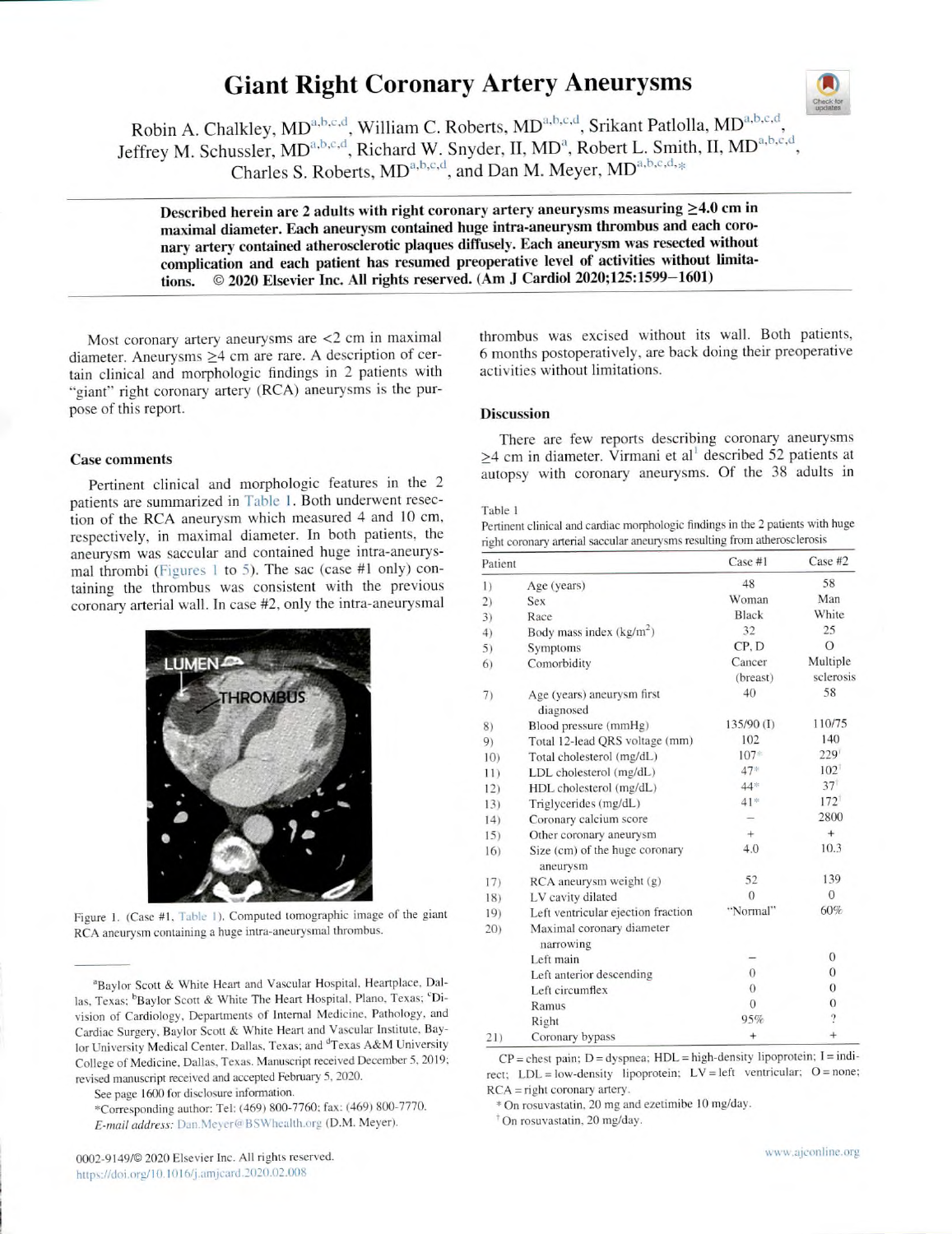

Figure 2. (Case #1, Table 1). Two views of the exterior of the giant coronary aneurysm arising from the RCA. Both the aneurysmal wall and the intra-aneurysmal thrombus were totally excised as well as the attached RCA. An aortosaphenous venous graft was placed distally.



Figure 3. (Case #1. Table I). Cross section of the giant saccular aneurysm showing not only the intra-aneurysmal thrombus but the lumen through which blood flowed in the RCA.

whom atherosclerosis was considered the cause of the aneurysm, none had a diameter >2 cm. Of 22 cases of coronary aneurysm reported by Harikrishman et al,<sup>2</sup> 2 patients (9%) had aneurysms >4 cm in diameter. Of 20 adults with coronary aneurysms reported by Roberts,<sup> $3$ </sup> 5 (25%) had aneurysms  $\geq$ 4 cm in maximal diameter. Of 1,561 adults with coronary aneurysms reported by Núñez-Gil et al<sup>4</sup> from a European registry, 82 (5%) had aneurysms  $\geq$ 4 cm in size. At least 7 case reports<sup>3-11</sup> have appeared describing coronary aneurysms ranging in size from 6 to 10 cm.



Figure 4. (Case #2, Table 1). Computed tomographic image of the heart showing the coronary aneurysm, both lumen and intra-aneurysmal thrombus.



Figure 5. (Case #2, Table 1) Photographs of the intra-aneurysmal thrombus (left) and a cross section (right). The area where the lumen was present is the space where the ruler is placed (right). The wall of the aneurysm was not resected.

Although its usefulness in patients with small  $\left($ <2 cm) coronary aneurysms is unclear, resection of large (>4 cm) coronary aneurysms is undoubtedly proper to prevent severe narrowing or obstruction of the lumen of the coronary artery from which they arise to prevent their bulging into a cardiac chamber potentially causing obstruction, valve regurgitation or arrhythmia, and to prevent rupture, <sup>a</sup> rare occurrence. $12-17$  In 978 cases of coronary aneurysm reported by Swaye et al,<sup>18</sup> none ruptured. A variety of operative procedures have been performed: aneurysmal resection with proximal and distal ligation and coronary bypass (as was done in both of our cases); aneurysmal thrombectomy without sac resection (as was done in our case #2). Anticoagulation appears reasonable in all patients with coronary aneurysms. small or large.

## **Disclosures**

The authors have no conflicts of interest to report.

- 1. Virmani R. Robinowitz M. Atkinson JB. Forman MB. Silver MD. McAllister HA. Acquired coronary arterial aneurysms: an autopsy study of 52 patients. Hum Pathol 1986;17:575-583.
- 2. Harikrishnan S, Sunder KR. Tharakan JM. Titus T. Bhat A. Sivasankaran S. Bimal F. Saccular coronary aneurysms: angiographic and clinical profile and follow-up of 22 cases. Indian Heart J 2000; 52 178-182.
- 3. Roberts WC. Natural history. clinical consequences, and morphologic features of coronary arterial aneurysms in adults. Am J Cardiol 2011; 108:814-821.
- 4. Núñez-Gil IJ. Cerrato E. Bollati M, Nombela-Franco L. Terol B, Allonso-Rodrigucz F. Camacho Freire SJ. Villablanca PA. Amat Santos IJ, de la Torre Hernández JM, Pascual I, Liebetrau C. Camacho B, Pavani M. Albistur J. Latini RA. Varbella F. Jiménez-Díaz VA. Piraino D, Mancone M. Alfonso F, Linares JA, Rodríguez-Olivares R. Jiménez Mazuecos JM, Molinero JP. Sánchez-Grande Flecha A, Gomez-Hospital JA, Ielasi A. Lozano I. Omedè P, Bagur R, Ugo F. Mcdda M. Louka BF. Kala P. Escaned J. Bautista D. Feltes G. Salinas P. Alkhouli M. Macaya C. Fernández-Ortiz A. Martínez Benítez P. Gomez Menchero A. Jimenez J1.. Diaz Fernandez JF. Makkiya M. Bulcha N. Suri S. Rojas P, Garcia Camarero T. Avanzas P. Moris C. Berndt C. Trujillo P. Vignolo G. Mila R. Buccheri D. Silva P. Quadri G. Tomassini F. Rollo C. Hernandez Hernandez E. Bar Alonso JA. Romo Al. Teresi G. Andolina G. Calcagno S. Nasarrete G. Rivera F. Cuesta J. Benedetto D. Arslan F. Stella PR, Bamonueso Sanchez Ml. Gómez Vicente R, Clares Montón P, Carballeira D, Yanes Bowden G. Vargas Torres M. Fernandez Cisnal A. Canepa Leite JP. Grigis G. Moretti C, Montefusco A, D'Ascenzo F, Capasso P, Bande M, Casilli F. Morkous R. Yang E. Ramakrishna H. Polocrek M. \tiklik R. Hallak AA. Cortese B. Jiménez Quevedo P. Gonzalo N. del Trigo M. de